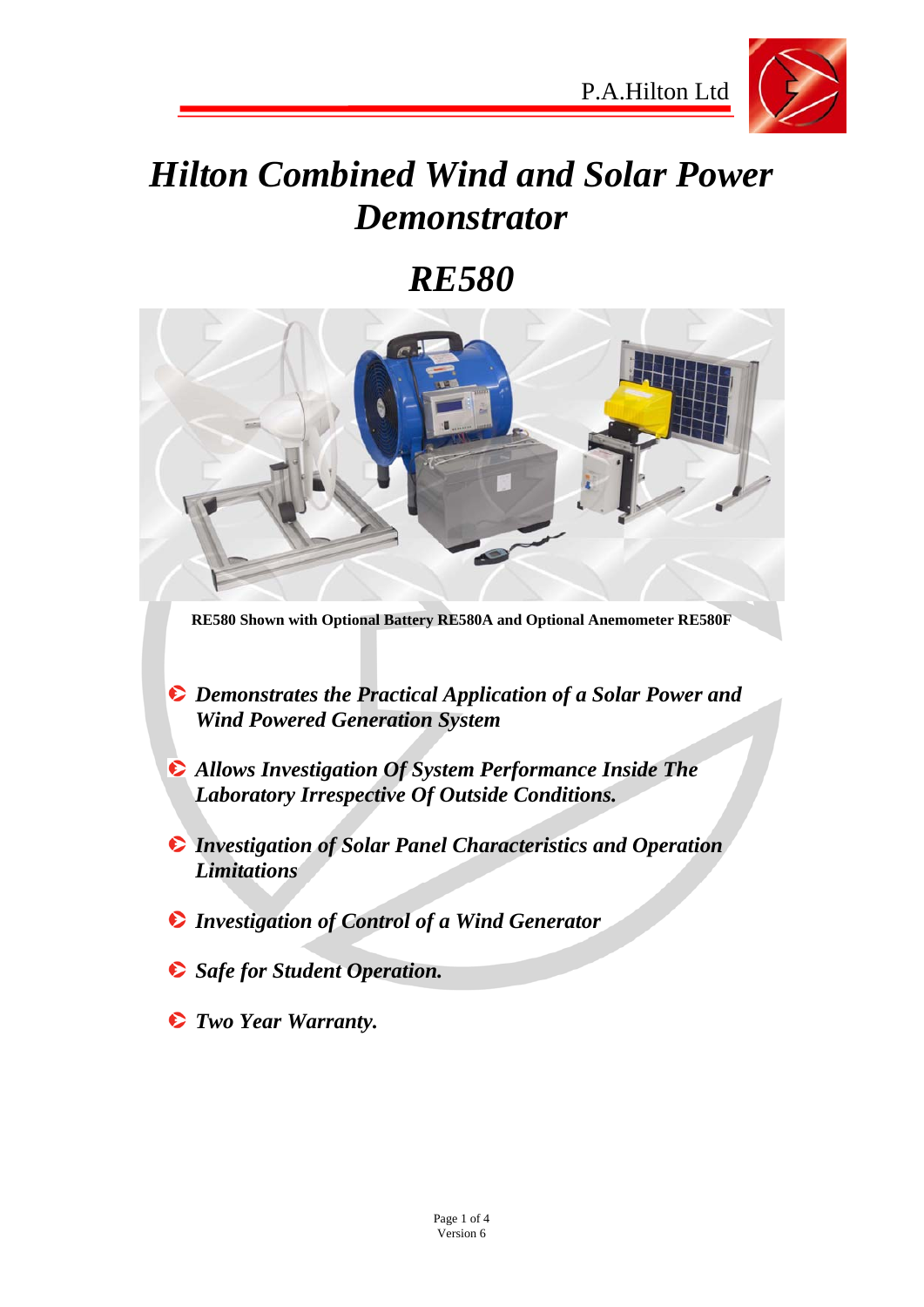

#### *Introduction*

The use of combined wind and solar power generation has become increasingly common, not only from an energy conservation point of view but also for practical applications. For remote locations, the use of combined wind and solar systems gives a commercially economic solution to providing power for communications, warning signs, water pumping and marine applications etc.

A combined system involves the use of a charge controller that can allow for the daily steady and potentially small input from a solar panel and the potentially large but intermittent input from a wind generator.

In all cases however the use of some means of power storage (battery) is essential for periods when neither renewable source is available.

The **Hilton Combined Wind and Solar Power Demonstrator RE580** will provide interesting and instructive experimental work for all students, and will be of particular interest to those studying:

- Environmental Engineering
- Energy Conservation
- Mechanical Engineering
- Architecture
- Building Services
- Electronics
- Electrical and Electronic Engineering
- Automotive Engineering
- Plant & Process Engineering.

#### *Description*

A small (12V Nominal) solar panel with nominal 10W output is connected to a battery charge control system. The charge controller is also connected to a small (500mm diameter) wind turbine. The charge controller can be connected to a locally sourced lead 12V lead acid battery or alternatively the optional RE580A deep cycle lead acid battery.

The solar panel is supplied with a 500W solar simulator that allows the panel to be irradiated and generate power within the laboratory. This allows students to investigate the relative magnitude of incoming solar radiation, relative to power generated.

To allow investigation of the wind generator inside the laboratory a small but powerful axial fan is supplied that will allow the generator to be run up to a realistic speed. The 500mm diameter wind turbine can generate up to 25W at 19 knots (approximately 10 m/s).

Optional instrumentation and accessories (which can alternatively be locally sourced) are available to investigate the detailed performance of both wind and solar components and to investigate the use of DC power for practical applications. A handheld digital voltmeter is supplied as standard.

Both the solar panel and wind generator connect to a digital combined charge controller that allows the output power from both the solar panel and the wind generator to be investigated.

#### *Safety*

- The integral charge control system provides overload protection and battery protection.
- Excluding the fan and solar simulator options all components are low voltage (10-20v DC).
- Wind Generator comprises guarded rotor tip for operator safety
- Where appropriate components are protected by electronic cut outs or fuses.

## *Specification*

#### *General*

A combined solar and wind power generation system with a purpose made combined digital charge controller with digital readout of both solar and wind generated power. The unit includes a simple solar simulator and high powered axial fan that allows the unit to be operated within the laboratory.

Various instrumentation and accessories to further extend the experimental capabilities can be supplied as optional extras or alternatively locally sourced.

#### *Dimensions*

Height: 700mm Depth: 750mm Width: 527mm Weight: 42 kg

#### **Wind Source Dimensions**

Height: 50cm Depth: 35cm Width: 35cm

#### **Turbine Dimensions (inc. Perspex surround)**

Height: 60cm Depth: 56cm Length: 50cm

#### **Noise Level**

Ambient Noise Level of Room at 1.5m from equipment: 30DB (equipment switched off)

Ambient Noise Level of Room at 1.5m from equipment = 78-79DB (equipment switched on)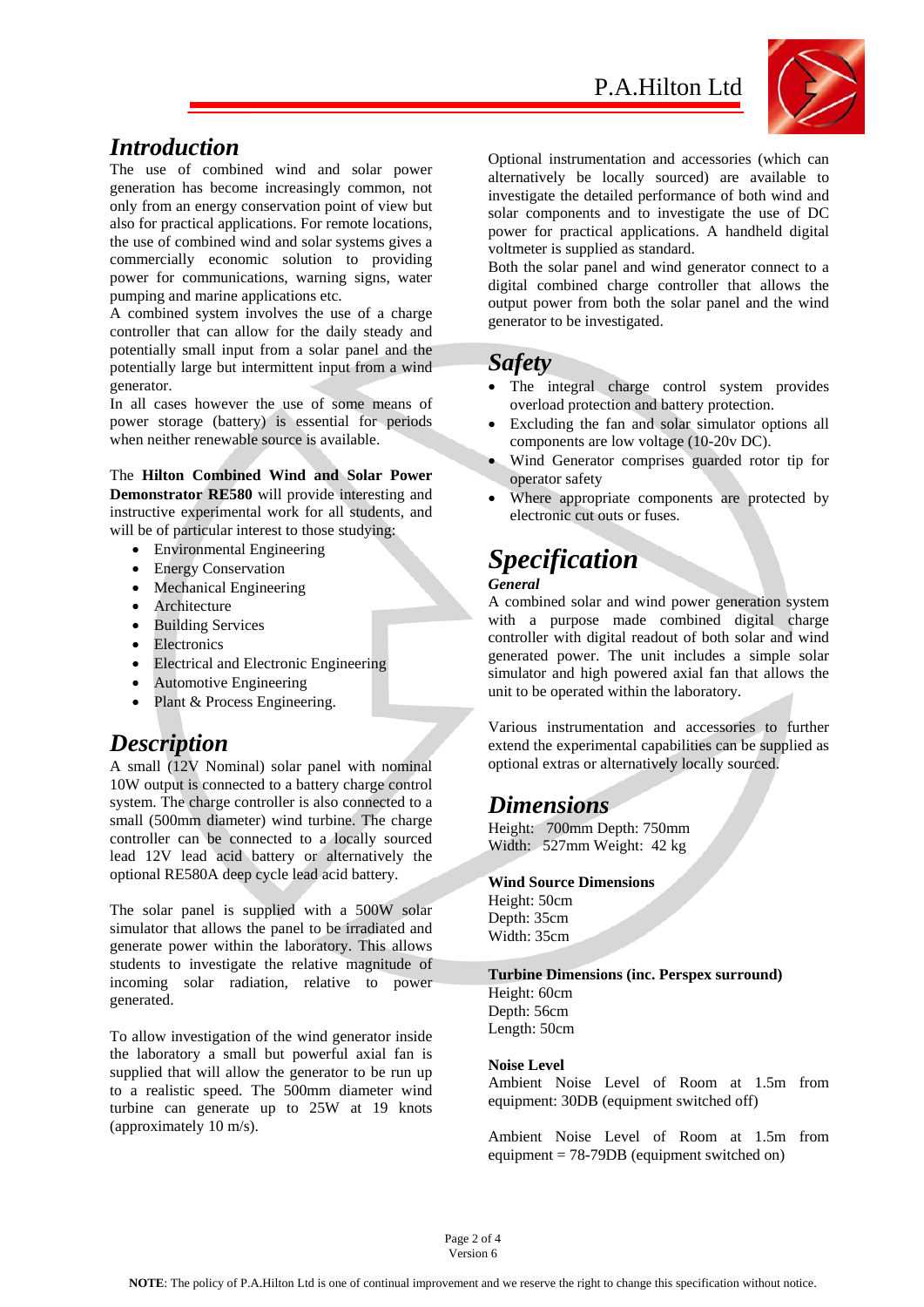

#### *Accessories and Spares*

#### **Unit supplied with:**

One experimental operating and maintenance manual in English, Spanish, French.

Accessories and spares for 2 years normal operation. List available on request.

## *Services Required*

#### **Electrical: A**:

Either: 600W 220-240 Volts, Single Phase 50 Hz (with earth / ground). Line current up to 3.0A at 230v. Or:

**B:** 600W 110-120 Volts, Single Phase, 60Hz (with earth /ground). Line current up to 6.0A at 110V.

## *Experimental Capabilities*

#### *RE580 (without Optional Extras)*

- Investigation of the components of a combined wind and solar power generation system Investigation of the effects of shading on a
- practical solar installation.
- Investigation of the wind generator output voltage and power with wind variation.

 Investigation of the panel output voltage and power with solar irradiation and an investigation of panel efficiency.

 Investigation of the effect of wind direction on generator performance.

#### *Order as:*

RE580 Combined Wind and Solar power Generator

Optional Items:

Deep Cycle Battery RE580A Tachometer RE580B Solarimeter RE580C Water Pump RE580D Single Phase Inverter RE580E Anemometer RE580F

#### *Optional Extra RE580A*  **Deep Cycle Battery**

#### *ESSENTIAL IF NOT LOCALLY AVAILABLE*



A deep cycle lead acid paste battery designed for solar and wind generation systems.

#### *Experimental Capabilities*

- Examination of a battery charge management system.
- Attachment of Optional DC Loads.

#### *Ordering Information*

**Order as:** Optional Deep Cycle Battery RE580A

#### *Optional Extra RE580B*  **Tachometer**

Allows turbine rotational speed to be evaluated.



### *Experimental Capabilities*

- Allows relationship between turbine output power and rotational speed to be evaluated.
- Allows relationship between turbine rotational speed and output voltage to be investigated
- Allows relationship between turbine speed and air velocity to be investigated (Anemometer required)

### *Ordering Information*

**Order as:** Optional Tachometer RE580B